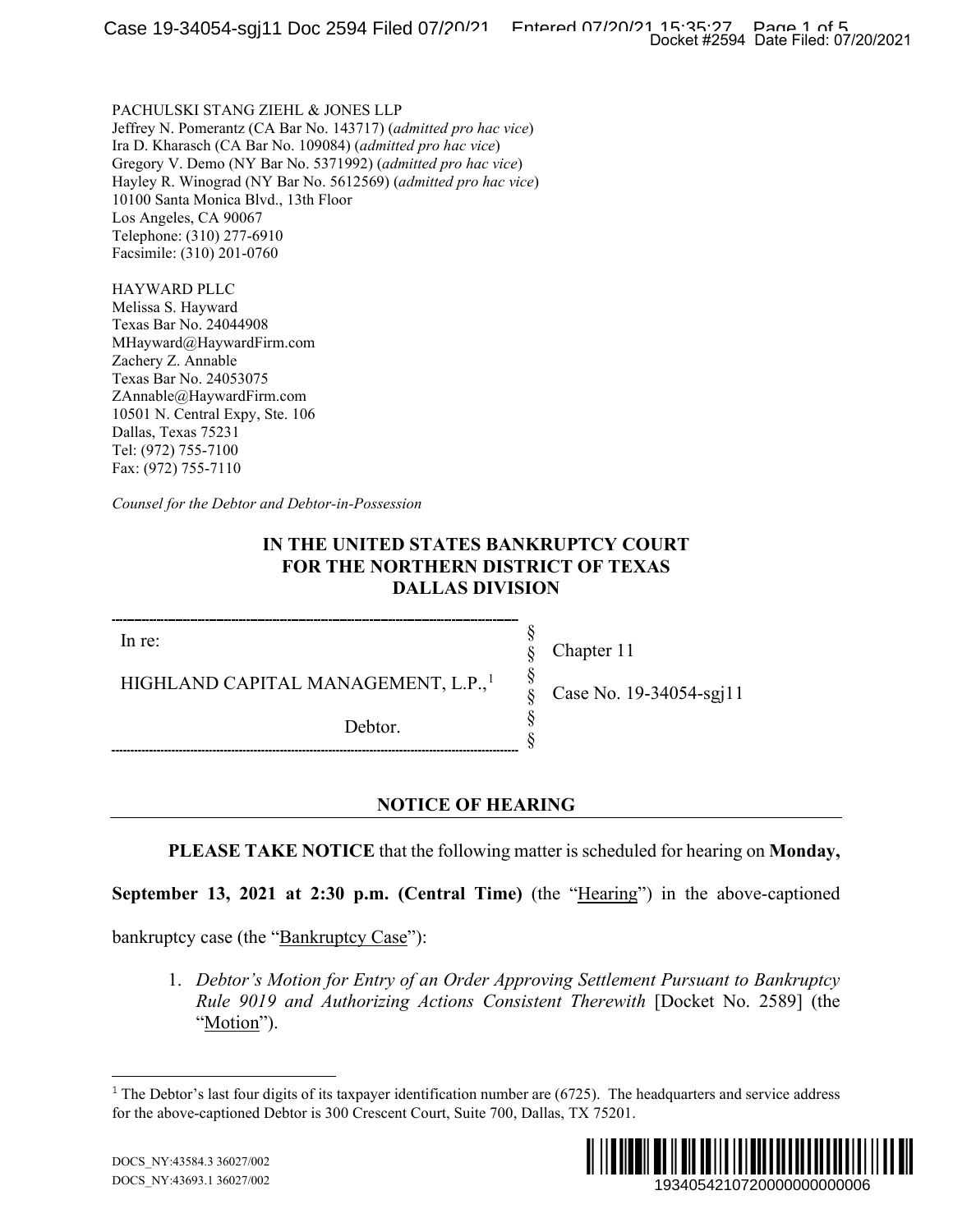The Hearing on the Motion will be held via WebEx videoconference before The Honorable Stacey G. C. Jernigan, United States Bankruptcy Judge. The WebEx video participation/attendance link for the Hearing is: [https://us-courts.webex.com/meet/jerniga.](https://us-courts.webex.com/meet/jerniga)

A copy of the WebEx Hearing Instructions for the Hearing is attached hereto as **Exhibit A**; alternatively, the WebEx Hearing Instructions for the Hearing may be obtained from Judge Jernigan's hearing/calendar site at: [https://www.txnb.uscourts.gov/judges-info/hearing-dates/judge](https://www.txnb.uscourts.gov/judges-info/hearing-dates/judge-jernigans-hearing-dates)[jernigans-hearing-dates.](https://www.txnb.uscourts.gov/judges-info/hearing-dates/judge-jernigans-hearing-dates)

Any response (each, a "Response") to the relief requested in the Motion shall be filed with the Clerk of the Court on or before **Tuesday, August 10, 2021, at 5:00 p.m. (Central Time)** (the "Response Deadline").

The Debtor may file a reply (each, a "Reply") to any Response. Any Reply shall be filed with the Clerk of the Court on or before **Tuesday, August 24, 2021, at 5:00 p.m. (Central Time)** (the "Reply Deadline").

[*Remainder of Page Intentionally Left Blank*]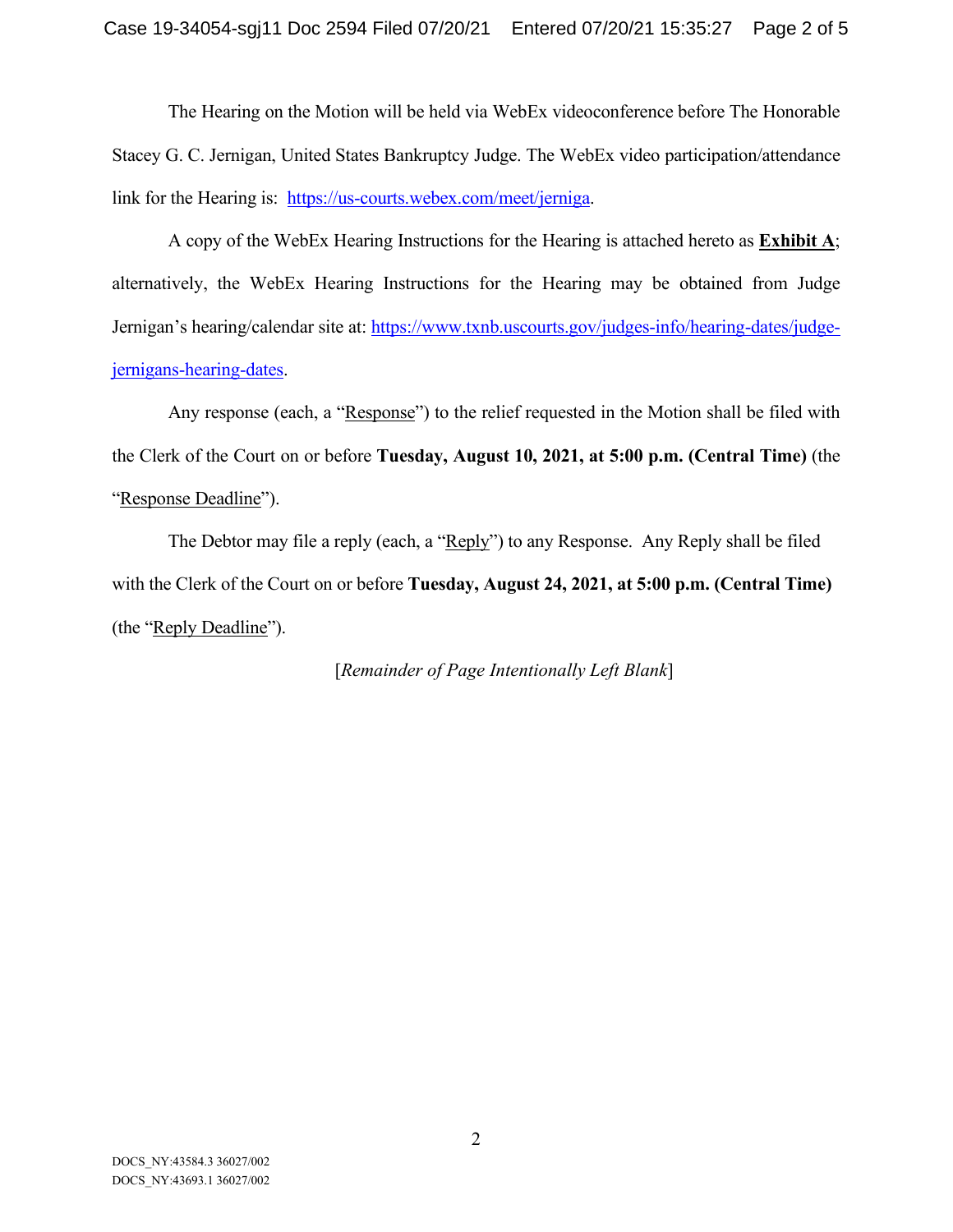#### Dated: July 20, 2021. **PACHULSKI STANG ZIEHL & JONES LLP**

Jeffrey N. Pomerantz (CA Bar No. 143717) Ira D. Kharasch (CA Bar No. 109084) John A. Morris (NY Bar No. 266326) Gregory V. Demo (NY Bar No. 5371992) Hayley R. Winograd (NY Bar No. 5612569) 10100 Santa Monica Blvd., 13th Floor Los Angeles, CA 90067 Telephone: (310) 277-6910 Facsimile: (310) 201-0760 Email: jpomerantz@pszjlaw.com ikharasch@pszjlaw.com jmorris@pszjlaw.com gdemo@pszjlaw.com hwinograd@pszjlaw.com

-and-

#### **HAYWARD PLLC**

*/s/ Zachery Z. Annable* Melissa S. Hayward Texas Bar No. 24044908 MHayward@HaywardFirm.com Zachery Z. Annable Texas Bar No. 24053075 ZAnnable@HaywardFirm.com 10501 N. Central Expy, Ste. 106 Dallas, Texas 75231 Tel: (972) 755-7100 Fax: (972) 755-7110

*Counsel for the Debtor and Debtor-in-Possession*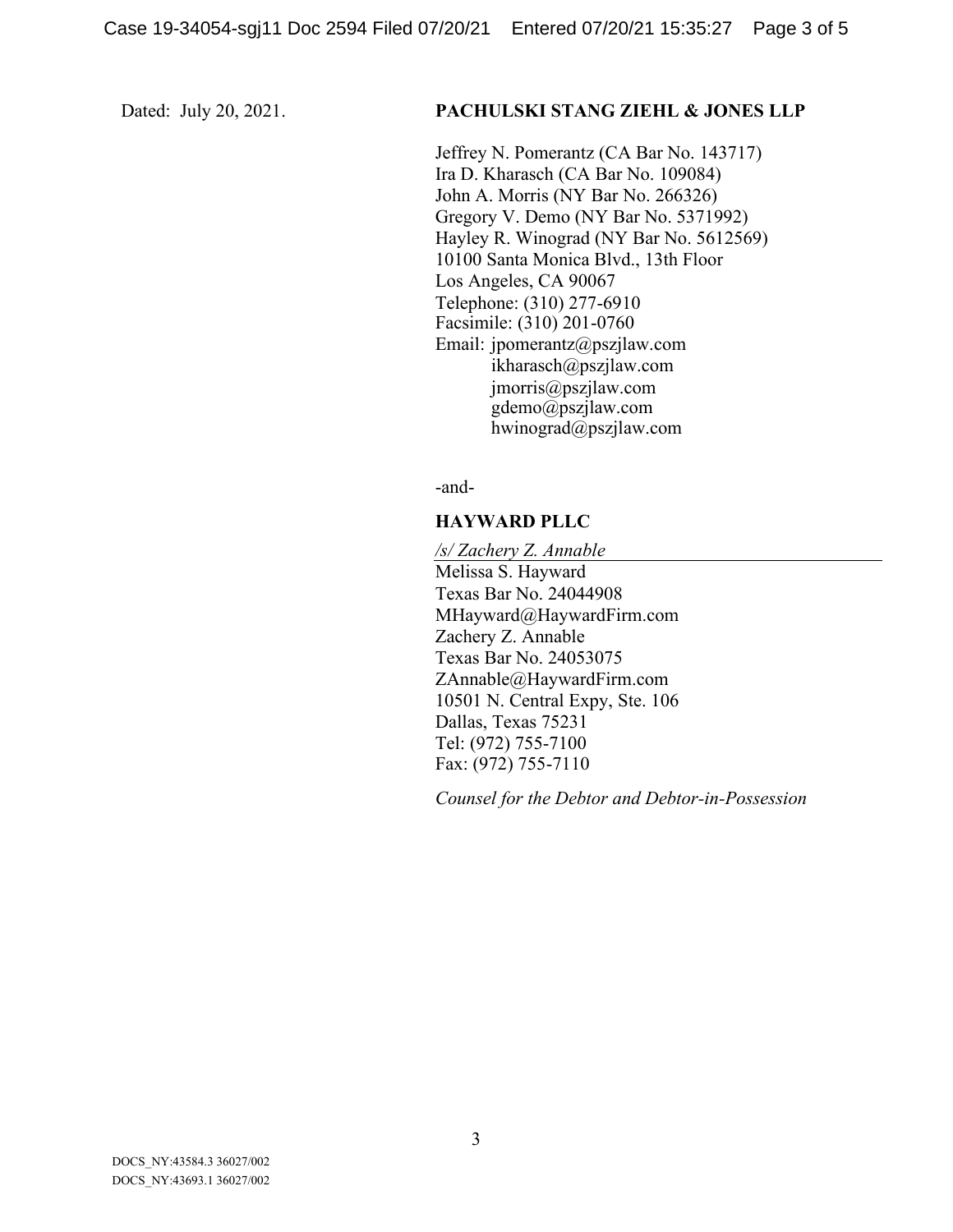# **EXHIBIT A**